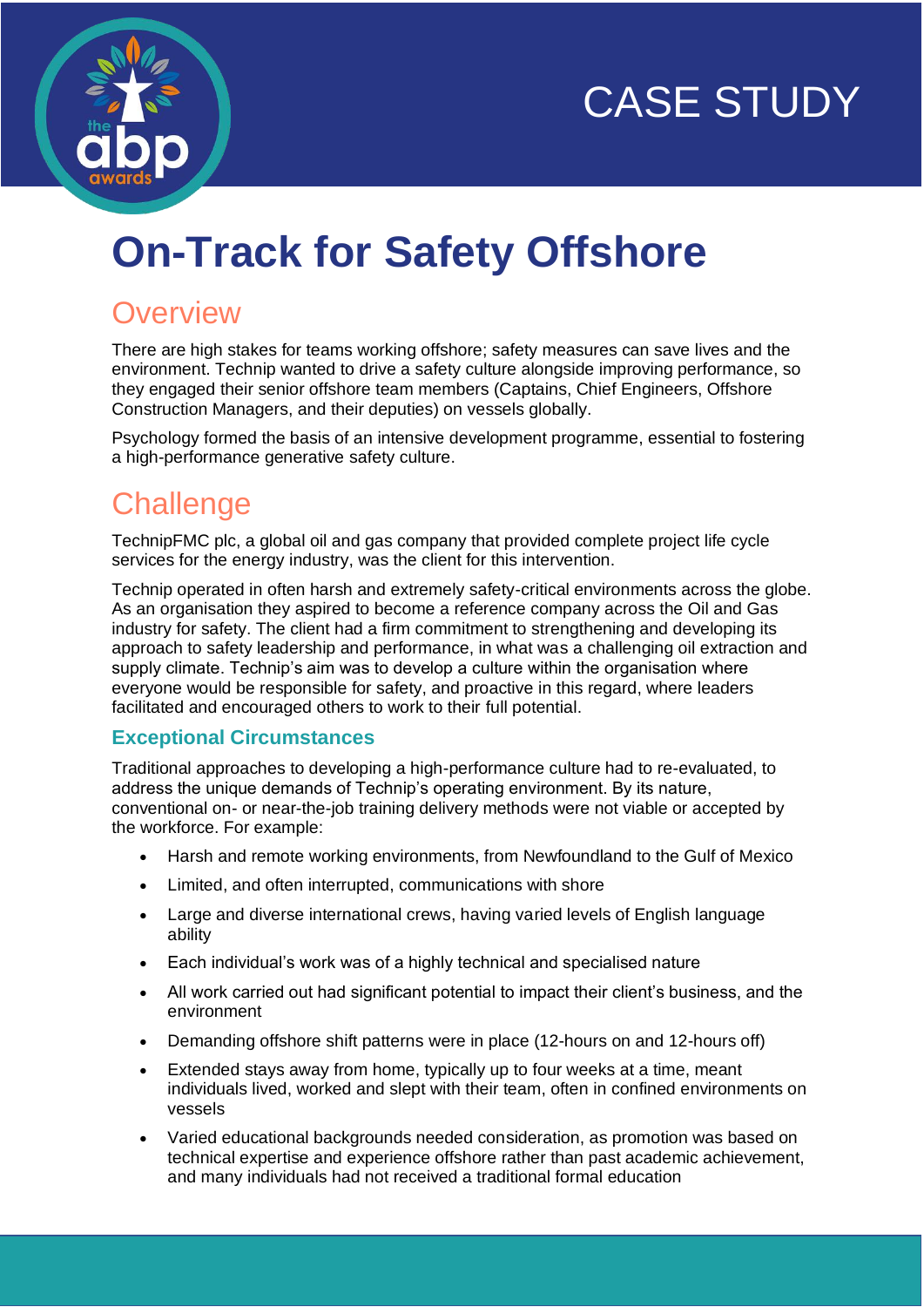

• Employees perceived time onshore as a leave period, thus onshore training was an intrusion on family-time, before the next shift

One experienced Trainer who had worked with this group commented: "this was the most difficult group I have ever worked with, due to their initial and inherent reluctance to engage."

#### **A Generative Approach**

Embrion, a consultancy which brings the science of psychology to the practice of business performance and safety, worked with Technip. From client meetings and safety research, they proposed a more generative safety culture needed to be developed. This would reinforce Technip's credentials, reputation and commitment to both safety and personal development across the entire organisation. (A generative approach entails an organisation setting very high standards and attempting to exceed them. Teams use failure to improve, not to blame. With a generative approach, management may be more fully aware of what is really going on, because the workforce would have means and opportunity to tell them.)

### Approach

Initial meetings with the client established key objectives and surfaced the issues referenced above. Further research and reviews followed to create clarity for the Consultants. Based on their findings, it was agreed that a pilot Programme would be developed.

The pilot used two groups of three Participants, representing one vessel's management team and their respective back-to-back colleagues. Accounting for the environment, the Programme was based around a non-formal classroom process, informed by psychological research into key safety leadership behaviours, drawing on multiple training methods. The focus was on encouraging Participant engagement with learning content.

Following the pilot, independent evaluation and interviews with the Participants, Coaches and Trainers were used to gather feedback. This was used to develop the final version of the Programme, prior to launch. Changes were made to set the group size, resulting in cohorts of nine Participants, representing three vessels per cohort. Changes were also made to the content and length of the Programme, so that it was delivered over a six-month period.

#### **Approach Taken**

Based on the Pilot Programme, multiple learning methods were used:

• Pre-course, a 360° questionnaire was completed for all Participants. The TRANSFORM 360, a behavioural safety leadership questionnaire, was designed through research into safety leadership

The aim of the 360° process was to assist Participants in reflecting on their leadership and how others perceived them. (Many of these leaders were responsible for teams of up to 100 individuals.) Each person received a personal report and developed a coaching plan

- Three classroom sessions were delivered, of 12 hours each. The content was based on psychological elements supporting safety leadership and high performance. Each element was introduced with a film or media clip to engage Participants. Discussion of personal experiences was encouraged, while business and psychological insights were shared
- Action Learning Sets were established in groups of three, with initial training for the group, and encouragement to run the sessions during offshore periods, so Participants could help each other learn as a team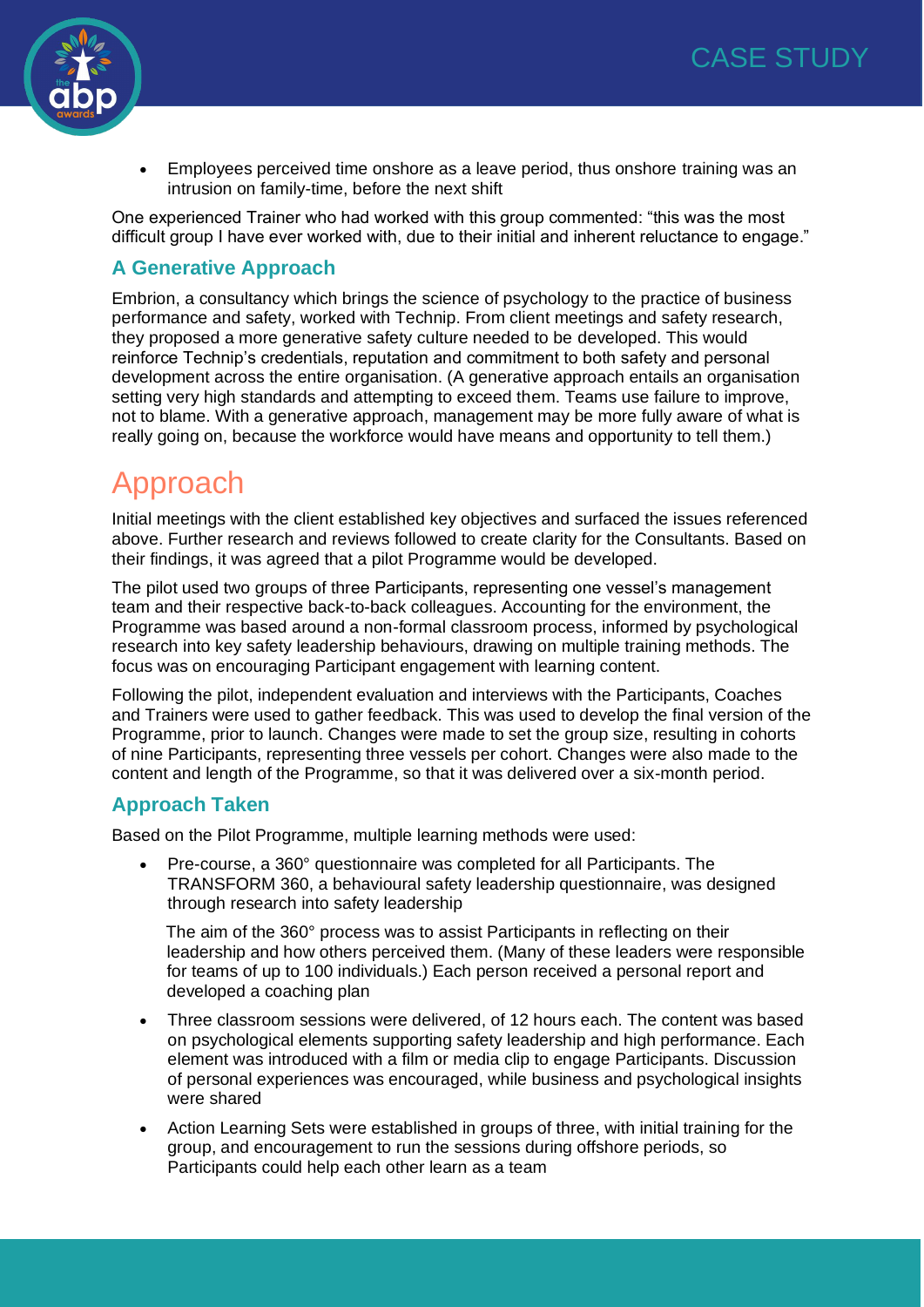

Action Learning Sets offer a structured method enabling small groups to address complicated issues, by meeting regularly and working collectively. These can be especially useful in supporting learning and development at professional and managerial levels. Scheduled sessions typically opened with members sharing their progress, followed by individual members respectfully offering feedback or seeking input on a relevant challenge

- One-to-one Coaching was delivered by phone-links to Participants offshore. The aim was to support learning transfer and help individuals remain focused, on personal goals they had set during the Programme, whilst working offshore
- Workbooks were provided for individuals to create personal goals. These could be derived from the classroom sessions, learning sets or coaching, for attention on the job. Individuals tracked their own progress, which was supported during learning sets and coaching sessions
- Work-based projects were assigned, on a topic agreed with the Onshore Vessel Manager. The aim was to personalise learning, support the application of learning to real-life issues, and encourage engagement

At the end of the Programme Project presentations were filmed, and shared with the Managing Director and Human Resources Manager, with the intention that ideas would have potential for wider application across the fleet

• An Institute for Leadership & Management (ILM) Development Award was offered, to encourage engagement and completion of the work-based projects

This composite learning experience resulted in a Programme that worked, with individuals remaining committed throughout, even when working remotely.

Individuals' self-awareness was increased through the 360° process; their engagement was increased with the evidenced-based learning content delivered; their personal application of learning was encouraged through work-based projects; and they were supported and challenged in learning sets and personalised coaching sessions. Ultimately, they also had the reward of participating fully, by achieving an ILM Award.

### **Outcome**

The evaluation process included a number of review methods, from simple end of session questions to formal Participant evaluation and independent review.

#### **Participant Input**

Overall, the Programme was well received by all Participants, from the pilot group through several subsequent cohorts.

At the end of the classroom learning for each Programme, Participants were invited to engage in a simple five-minute exercise. They wrote their comments about the Programme on post-it notes and placed them on flipcharts under three headings: "Stop," "Start," and "Continue."

This allowed Participants to provide an instant reaction evaluation on the Programme, echoing the importance and value of seeking feedback throughout the Programme.

At the end of each coaching session, Participants were invited to provide feedback on the coaching process, responding to questions such as:

• What did you find most useful?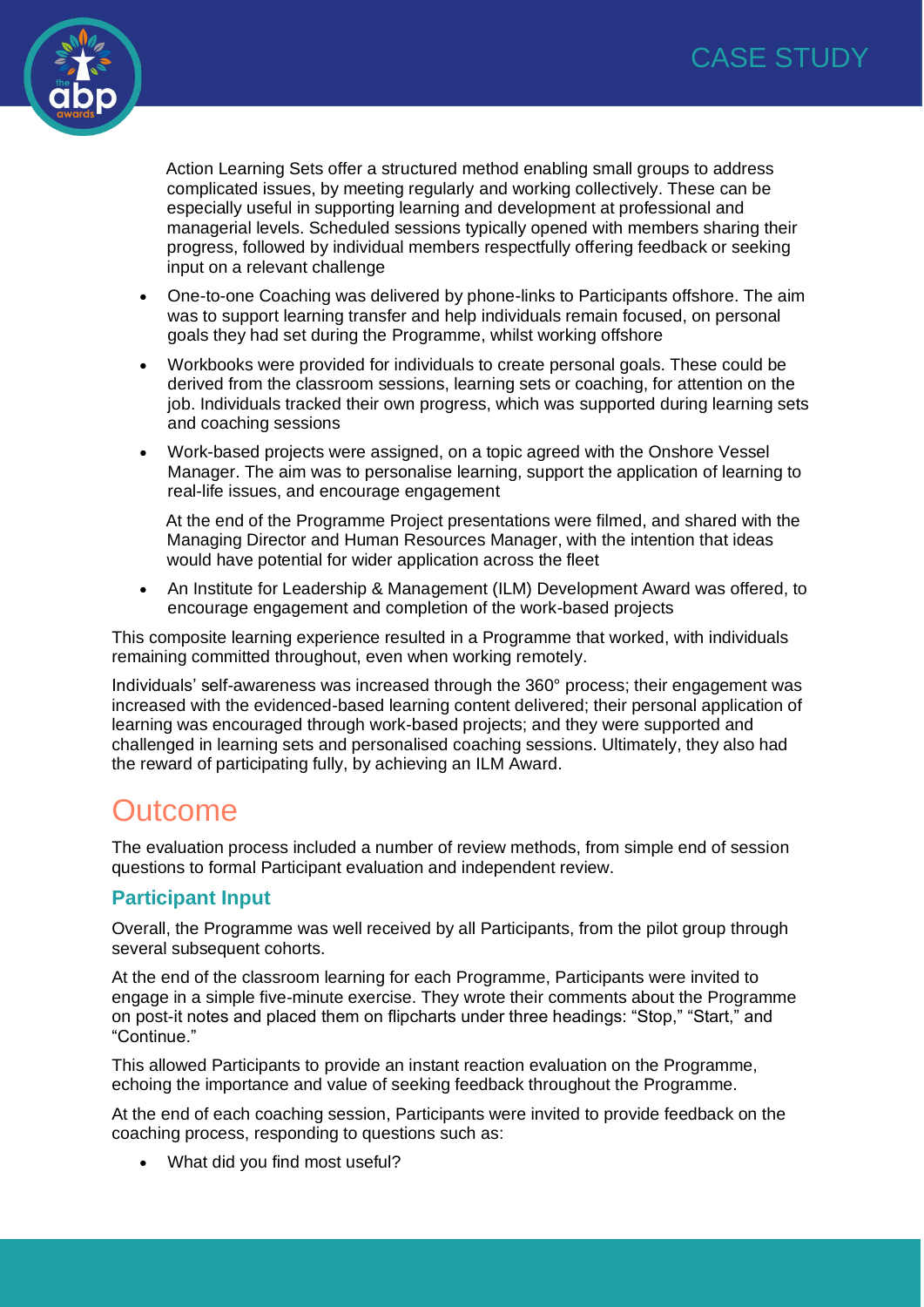

- What did I do that helped you in...?
- How has the session moved you closer to your goals?
- What could I do differently to make the coaching session even better next time?

These questions provided focused, actionable, evidence-based feedback.

#### **Participant Feedback**

The second stage of feedback collection was done with evaluation forms. These were emailed about two weeks after completion of the Programme. Participants responded by email or post and could do so anonymously if they wished. These evaluations offered an opportunity for both quantitative and qualitative feedback to be collected.

The Feedback from all Participants was positive, despite some Participants' initially strong reluctance to engage. Comments included:

- "I noticed a dramatic change in how I communicate with others and feel more in control"
- "One of the best courses I have attended in twenty years offshore"
- "I felt unsure regarding how I would benefit from the course when initially told that I was to attend. However, I was surprised to find I thoroughly enjoyed it and I am using the knowledge gained on a day-to-day basis. I have noticed a dramatic change in how I communicate with others and feel more in control. I am definitely a better manager of people and more confident, motivated and approachable manager"
- "I think this is a very good course that is 'smart' in as much as it provides the candidates with clear and specific goals which can be measured whilst providing a learning experience for the individuals involved. It also provides the company with tangible worthwhile results"
- "Earned our respect. We attend many courses where the Trainers have very little in common with us i.e. from factories. The Trainers had planned and executed operations where failure was not an option and planning and execution had to be faultless. Similar to many tasks we are called upon daily to execute"
- "I enjoyed the course. I feel the skills learned will help me to improve both as a manager and a leader. Since the course I have made myself more available and visible to the team. I wish I had done this course 20 years ago"
- "The course was interesting and well worth attending. Skills not commonly used during the course of my work were beneficial. Follow up coaching sessions were very helpful"

#### **Evaluation Forms**

Thirdly, the client's own evaluation confirmed that the Programme was adding value and meeting their commitment to creating a generative safety culture.

This, in turn, led to the client renewing the contract for training of subsequent cohorts.

Finally, in addition to a traditional evaluation form, an independent evaluation process using qualitative interviews with Participants provided insights into the Programme. The researcher appointed was an Academic, based in a university. The review helped provide an independent perspective on the Programme content and design. Comments from Participants to the independent researcher included:

• "The Programme was totally organised for us"